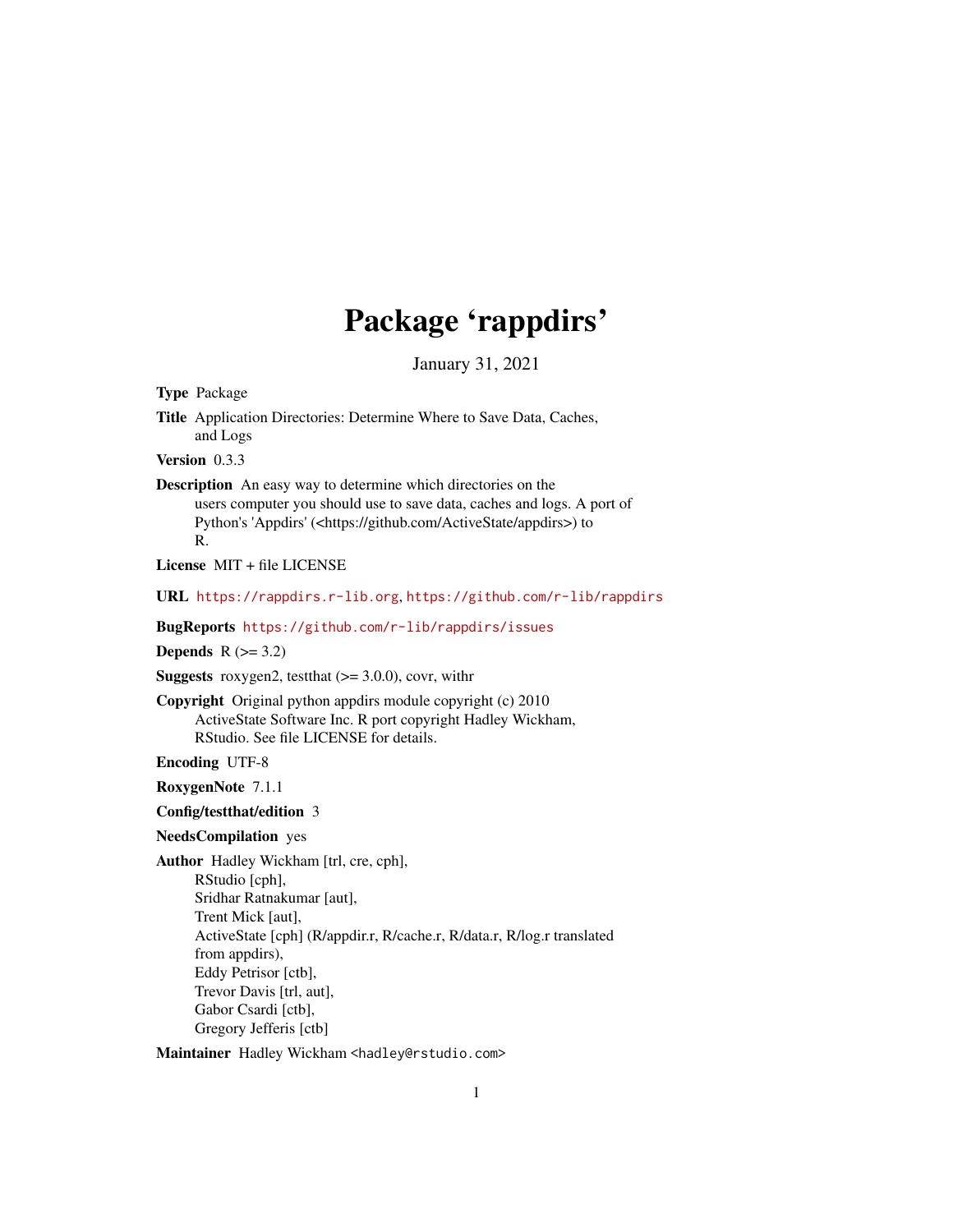<span id="page-1-0"></span>Repository CRAN

Date/Publication 2021-01-31 05:40:02 UTC

### R topics documented:

| Index |                                                                                                      |  |
|-------|------------------------------------------------------------------------------------------------------|--|
|       |                                                                                                      |  |
|       | user cache dir $\ldots \ldots \ldots \ldots \ldots \ldots \ldots \ldots \ldots \ldots \ldots \ldots$ |  |

site\_data\_dir *Path to shared data/config directories*

#### Description

site\_data\_dir returns full path to the user-shared data dir for this application. site\_config\_dir returns full path to the user-specific configuration directory for this application which returns the same path as site data directory in Windows and Mac but a different one for Unix. Typical usershared data directories are:

#### Usage

```
site_data_dir(
  appname = NULL,appauthor = appname,version = NULL,
 multipath = FALSE,
 expand = TRUE,os = NULL\lambdasite_config_dir(
  appname = NULL,appauthor = appname,
  version = NULL,
 multipath = FALSE,
 expand = TRUE,os = NULL
\lambda
```
#### Arguments

appname is the name of application. If NULL, just the system directory is returned.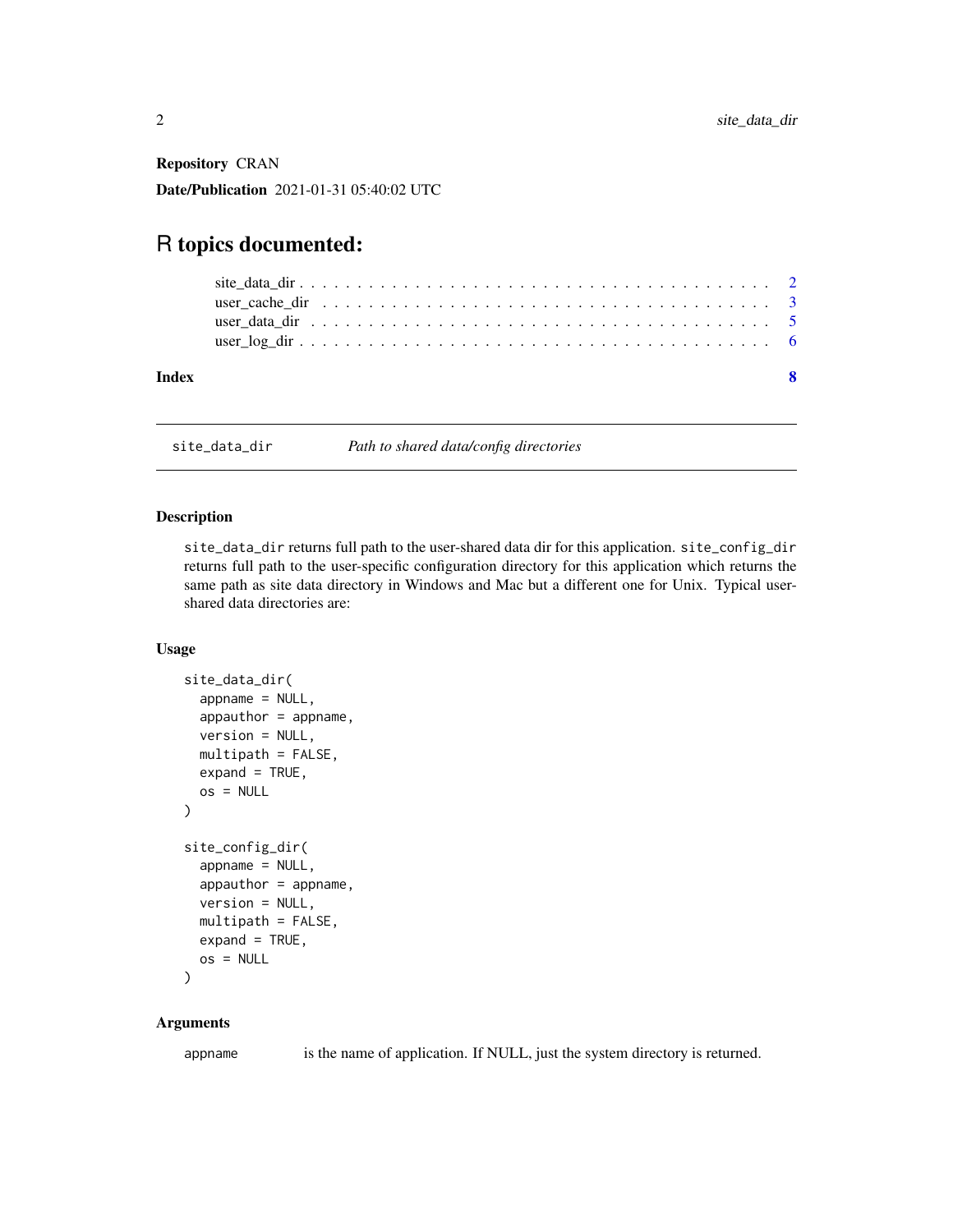<span id="page-2-0"></span>

| appauthor | (only required and used on Windows) is the name of the appauthor or distribut-<br>ing body for this application. Typically it is the owning company name. This<br>falls back to appname.                                                                                               |
|-----------|----------------------------------------------------------------------------------------------------------------------------------------------------------------------------------------------------------------------------------------------------------------------------------------|
| version   | is an optional version path element to append to the path. You might want to use<br>this if you want multiple versions of your app to be able to run independently. If<br>used, this would typically be " <major>.<minor>". Only applied when appname<br/>is not NULL.</minor></major> |
| multipath | is an optional parameter only applicable to *nix which indicates that the entire<br>list of data dirs should be returned By default, the first directory is returned                                                                                                                   |
| expand    | If TRUE (the default) will expand the R <sub>L</sub> LIBS specifiers with their equivalents.<br>See R_LIBS() for list of all possibly specifiers.                                                                                                                                      |
| <b>OS</b> | Operating system whose conventions are used to construct the requested direc-<br>tory. Possible values are "win", "mac", "unix". If NULL (the default) then the<br>current OS will be used.                                                                                            |

#### Details

- Mac OS X: /Library/Application Support/<AppName>
- Unix: /usr/local/share:/usr/share/
- Win XP: C:\\Documents and Settings\\All Users\\Application Data\\<AppAuthor>\\<AppName>
- Vista: (Fail! C:\\ProgramData is a hidden *system* directory on Vista.)
- Win 7: C:\\ProgramData\\<AppAuthor>\\<AppName>. Hidden, but writeable on Win 7.

Unix also specifies a separate location for user-shared configuration data in \$XDG\_CONFIG\_DIRS.

• Unix: /etc/xdg/<AppName>, in \$XDG\_CONFIG\_HOME if defined

For Unix, this returns the first default. Set the multipath=TRUE to guarantee returning all directories.

#### Warning

Do not use this on Windows. See the note above for why.

user\_cache\_dir *Path to user cache directory*

#### Description

This functions uses R\_USER\_CACHE\_DIR if set. Otherwise, they follow platform conventions. Typical user cache directories are:

- Mac OS X: ~/Library/Caches/<AppName>
- Linux: ~/.cache/<AppName>
- Win XP: C:\\Documents and Settings\\<username>\\Local Settings\\Application Data\\<AppAuthor>\\<AppName>\\Ca
- Vista: C:\\Users\\<username>\\AppData\\Local\\<AppAuthor>\\<AppName>\\Cache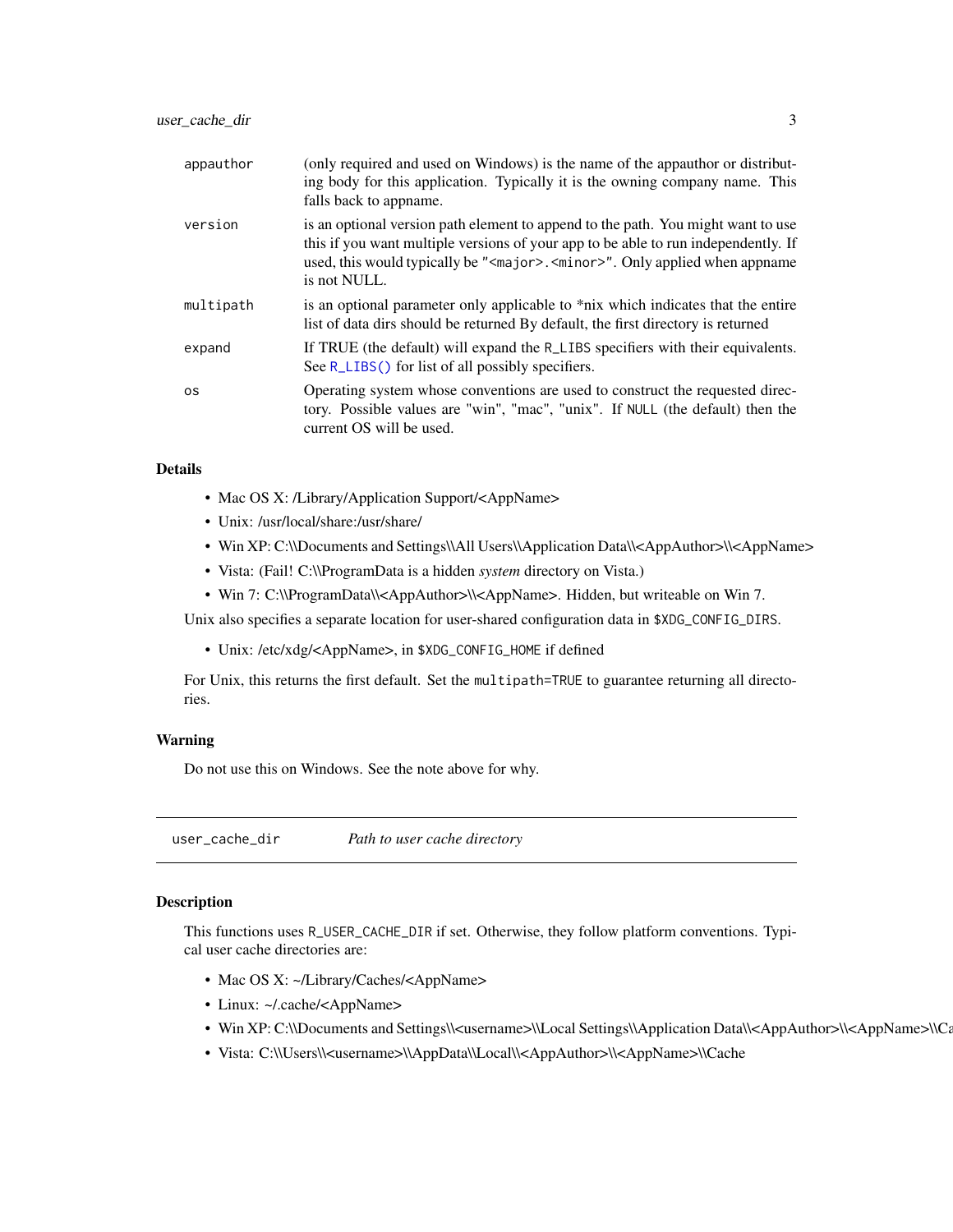#### Usage

```
user_cache_dir(
  appname = NULL,appauthor = appname,
 version = NULL,
 opinion = TRUE,
 expand = TRUE,os = NULL\mathcal{L}
```
#### Arguments

| appname   | is the name of application. If NULL, just the system directory is returned.                                                                                                                                                                                                            |
|-----------|----------------------------------------------------------------------------------------------------------------------------------------------------------------------------------------------------------------------------------------------------------------------------------------|
| appauthor | (only required and used on Windows) is the name of the appauthor or distribut-<br>ing body for this application. Typically it is the owning company name. This<br>falls back to appname.                                                                                               |
| version   | is an optional version path element to append to the path. You might want to use<br>this if you want multiple versions of your app to be able to run independently. If<br>used, this would typically be " <major>.<minor>". Only applied when appname<br/>is not NULL.</minor></major> |
| opinion   | (logical) Use FALSE to disable the appending of Cache on Windows. See dis-<br>cussion below.                                                                                                                                                                                           |
| expand    | If TRUE (the default) will expand the R_LIBS specifiers with their equivalents.<br>See R_LIBS() for list of all possibly specifiers.                                                                                                                                                   |
| 0S        | Operating system whose conventions are used to construct the requested direc-<br>tory. Possible values are "win", "mac", "unix". If NULL (the default) then the<br>current OS will be used.                                                                                            |

#### Opinion

On Windows the only suggestion in the MSDN docs is that local settings go in the CSIDL\_LOCAL\_APPDATA directory. This is identical to the non-roaming app data dir (i.e. [user\\_data\\_dir\(\)](#page-4-1)). But apps typically put cache data somewhere *under* this directory so user\_cache\_dir() appends Cache to the CSIDL\_LOCAL\_APPDATA value, unless opinion = FALSE.

#### See Also

[tempdir\(\)](#page-0-0) for a non-persistent temporary directory.

#### Examples

```
user_cache_dir("rappdirs")
```
<span id="page-3-0"></span>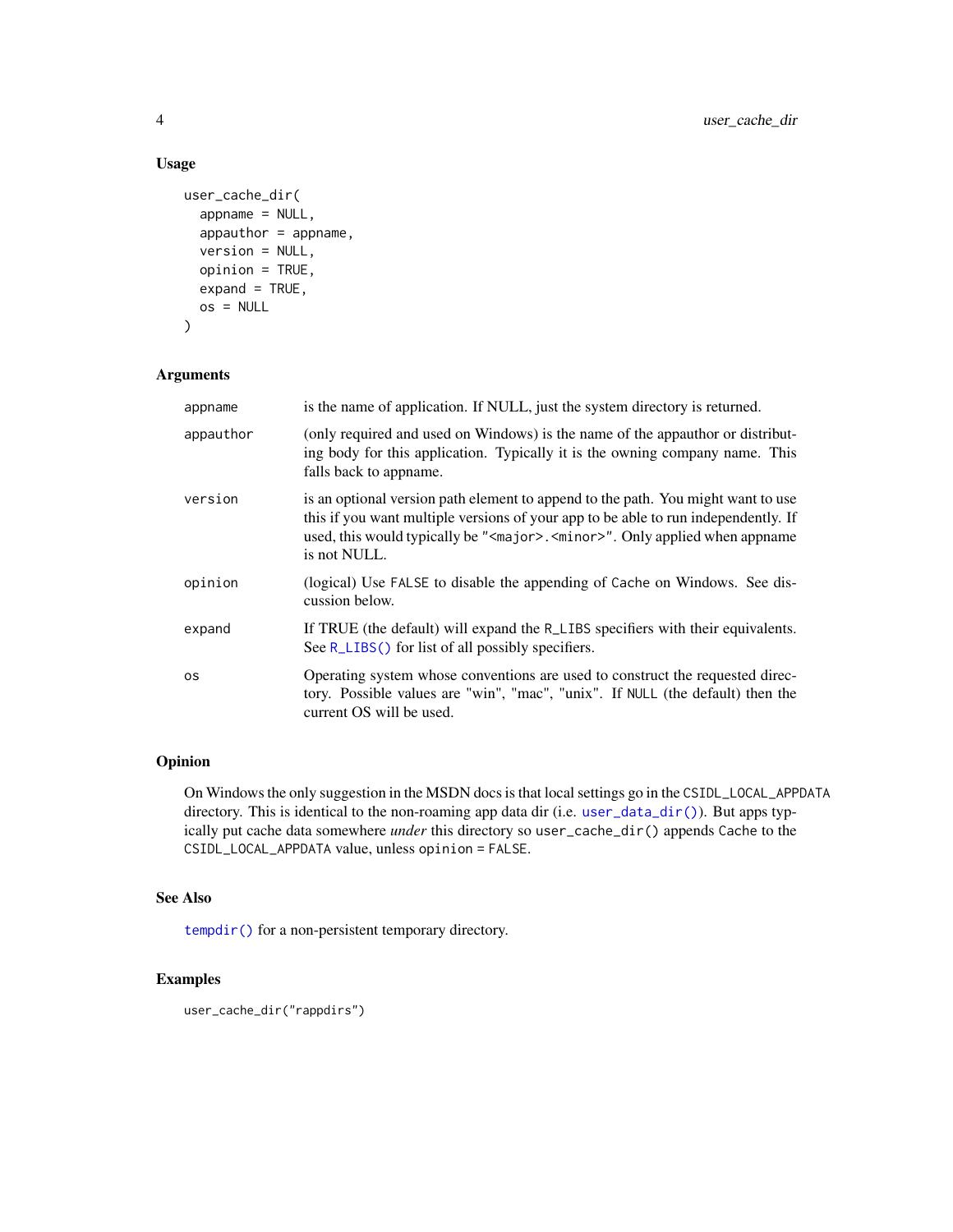<span id="page-4-1"></span><span id="page-4-0"></span>

#### Description

user\_data\_dir() returns path to the user-specific data directory and user\_config\_dir() returns full path to the user-specific configuration directory. These are the same on Windows and Mac but different on Linux.

These functions first use R\_USER\_DATA\_DIR and R\_USER\_CONFIG\_DIR if set. Otherwise, they follow platform conventions. Typical user config and data directories are:

- Mac OS X: ~/Library/Application Support/<AppName>
- Win XP (not roaming): C:\\Documents and Settings\\<username>\\Data\\<AppAuthor>\\<AppName>
- Win XP (roaming): C:\\Documents and Settings\\<username>\\Local Settings\\Data\\<AppAuthor>\\<AppName>
- Win 7 (not roaming): C:\\Users\\<username>\\AppData\\Local\\<AppAuthor>\\<AppName>
- Win 7 (roaming): C:\\Users\\<username>\\AppData\\Roaming\\<AppAuthor>\\<AppName>

Only Linux makes the distinction between config and data:

- Data: ~/.local/share/<AppName>
- Config: ~/.config/<AppName>

#### Usage

```
user_data_dir(
  appname = NULL,appauthor = appname,version = NULL,
  roaming = FALSE,expand = TRUE,os = NULL
)
user_config_dir(
  appname = NULL,appauthor = appname,
  version = NULL,
  roaming = TRUE,
  expand = TRUE,os = NULL
)
```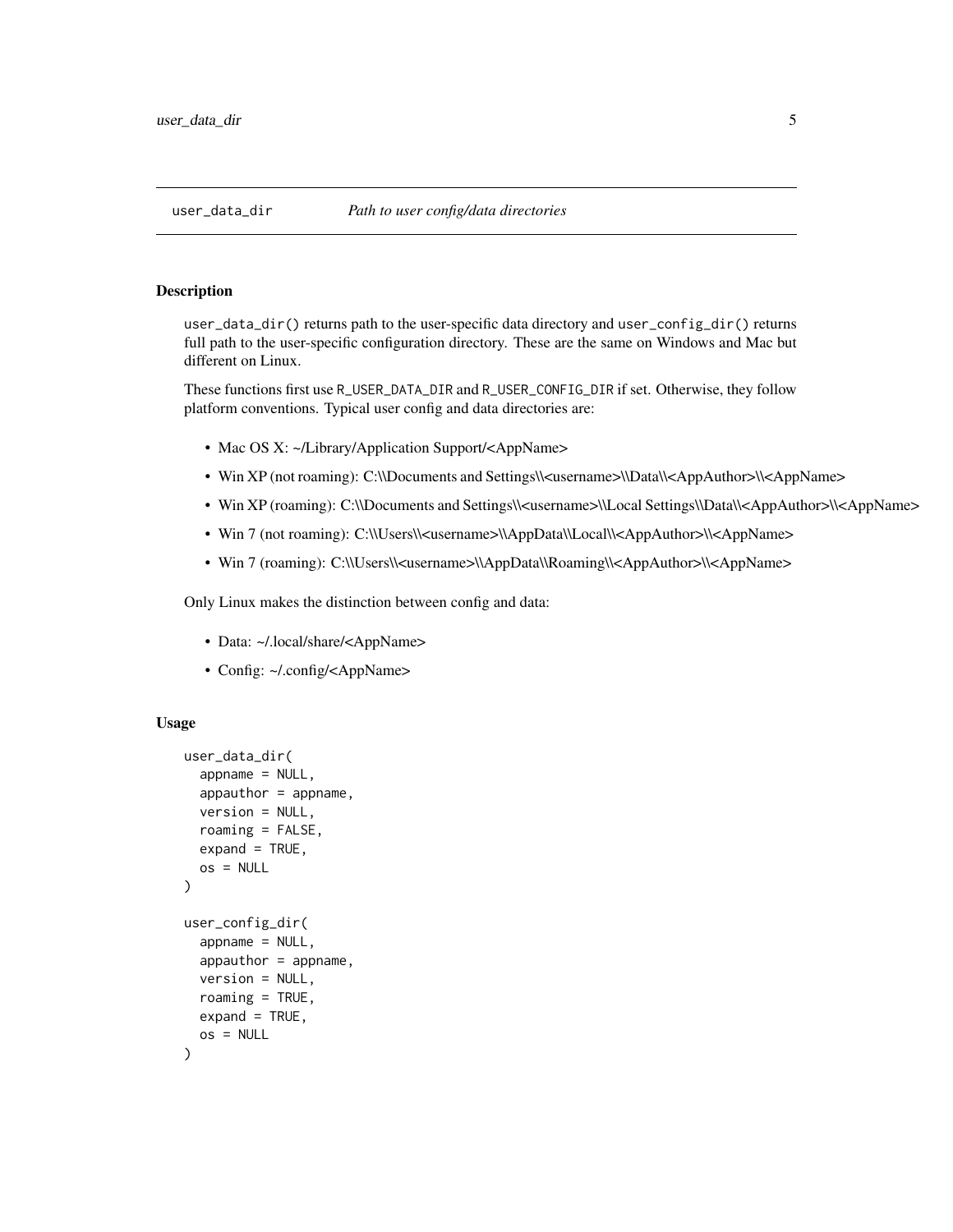#### <span id="page-5-0"></span>Arguments

| is the name of application. If NULL, just the system directory is returned.                                                                                                                                                                                                                                                                                  |
|--------------------------------------------------------------------------------------------------------------------------------------------------------------------------------------------------------------------------------------------------------------------------------------------------------------------------------------------------------------|
| (only required and used on Windows) is the name of the appauthor or distribut-<br>ing body for this application. Typically it is the owning company name. This<br>falls back to appname.                                                                                                                                                                     |
| is an optional version path element to append to the path. You might want to use<br>this if you want multiple versions of your app to be able to run independently. If<br>used, this would typically be " <major>.<minor>". Only applied when appname<br/>is not NULL.</minor></major>                                                                       |
| (logical, default FALSE) can be set TRUE to use the Windows roaming appdata<br>directory. That means that for users on a Windows network setup for roaming<br>profiles, this user data will be sync'd on login. See https://docs.microsoft.<br>com/en-us/previous-versions/windows/it-pro/windows-vista/cc766489(v=<br>$ws.10$ ) for a discussion of issues. |
| If TRUE (the default) will expand the R <sub>LIBS</sub> specifiers with their equivalents.<br>See R_LIBS() for list of all possibly specifiers.                                                                                                                                                                                                              |
| Operating system whose conventions are used to construct the requested direc-<br>tory. Possible values are "win", "mac", "unix". If NULL (the default) then the<br>current OS will be used.                                                                                                                                                                  |
|                                                                                                                                                                                                                                                                                                                                                              |

#### Examples

user\_data\_dir("rappdirs")

```
user_config_dir("rappdirs", roaming = TRUE, os = "win")
user_config_dir("rappdirs", roaming = FALSE, os = "win")
user_config_dir("rappdirs", os = "unix")
user_config_dir("rappdirs", os = "mac")
user_config_dir("rappdirs", version = "%p-platform/%v")
```
user\_log\_dir *Path to user log directory*

#### Description

Typical user cache directories are:

#### Usage

```
user_log_dir(
  appname = NULL,
  appauthor = appname,
  version = NULL,
  opinion = TRUE,
  expand = TRUE,os = NULL
\mathcal{E}
```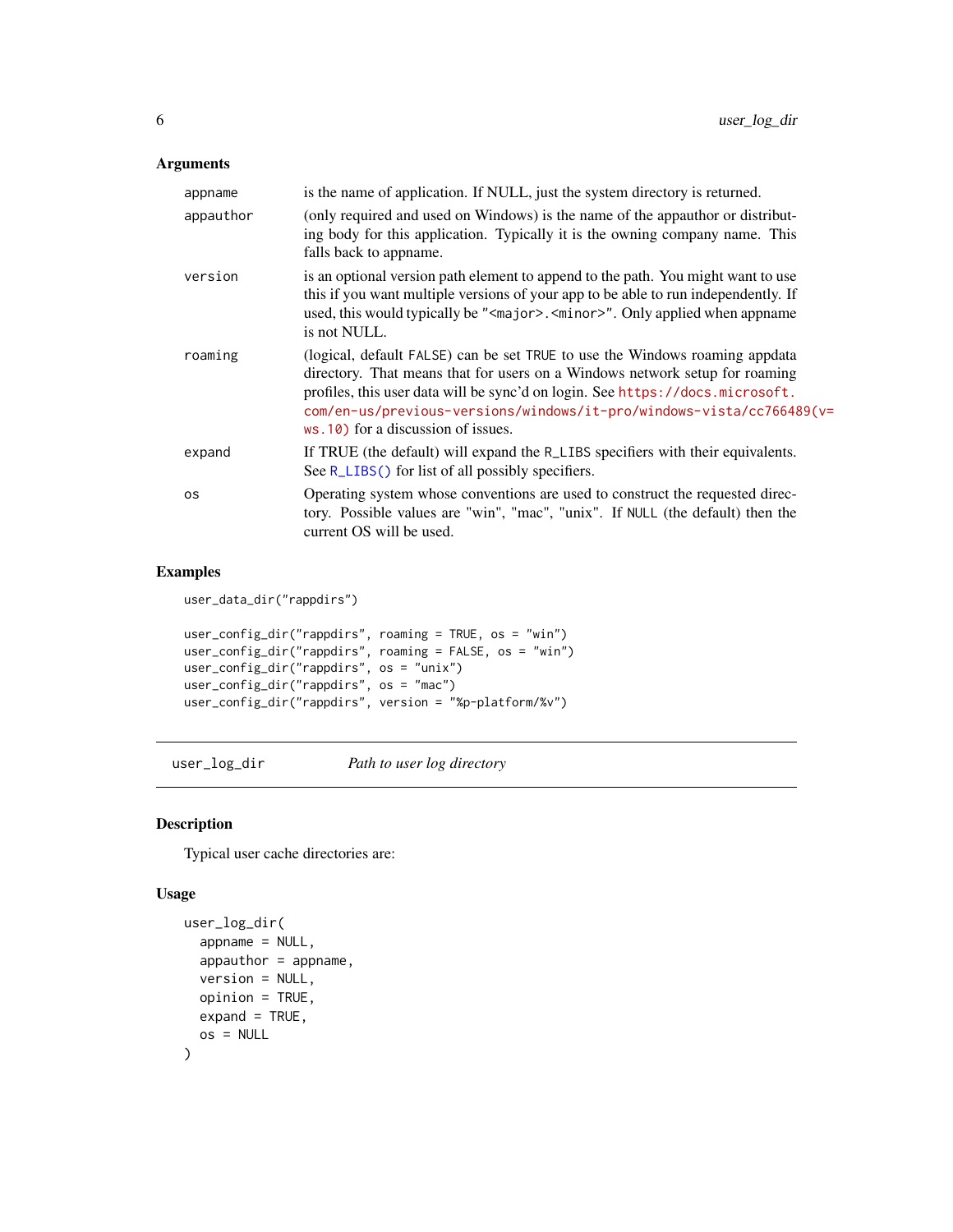#### <span id="page-6-0"></span>user\_log\_dir 7

#### Arguments

| appname   | is the name of application. If NULL, just the system directory is returned.                                                                                                                                                                                                            |
|-----------|----------------------------------------------------------------------------------------------------------------------------------------------------------------------------------------------------------------------------------------------------------------------------------------|
| appauthor | (only required and used on Windows) is the name of the appauth or distribut-<br>ing body for this application. Typically it is the owning company name. This<br>falls back to appname.                                                                                                 |
| version   | is an optional version path element to append to the path. You might want to use<br>this if you want multiple versions of your app to be able to run independently. If<br>used, this would typically be " <major>.<minor>". Only applied when appname<br/>is not NULL.</minor></major> |
| opinion   | (logical) can be FALSE to disable the appending of 'Logs' to the base app data<br>dir for Windows, and 'log' to the base cache dir for Unix. See discussion below.                                                                                                                     |
| expand    | If TRUE (the default) will expand the R_LIBS specifiers with their equivalents.<br>See R_LIBS() for list of all possibly specifiers.                                                                                                                                                   |
| <b>OS</b> | Operating system whose conventions are used to construct the requested direc-<br>tory. Possible values are "win", "mac", "unix". If NULL (the default) then the<br>current OS will be used.                                                                                            |

#### Details

- Mac OS X: '~/Library/Logs/<AppName>'
- Unix: '~/.cache/<AppName>/log', or under \env\$XDG\_CACHE\_HOME if defined
- Win XP: 'C:\Documents and Settings\<username>\Local Settings\Application Data\<AppAuthor>\<AppNam
- Vista: 'C:\Users\<username>\AppData\Local\<AppAuthor>\<AppName>\Logs'

On Windows the only suggestion in the MSDN docs is that local settings go in the CSIDL\_LOCAL\_APPDATA directory.

#### Opinion

This function appends 'Logs' to the CSIDL\_LOCAL\_APPDATA value for Windows and appends 'log' to the user cache dir for Unix. This can be disabled with the opinion = FALSE option.

#### Examples

user\_log\_dir()